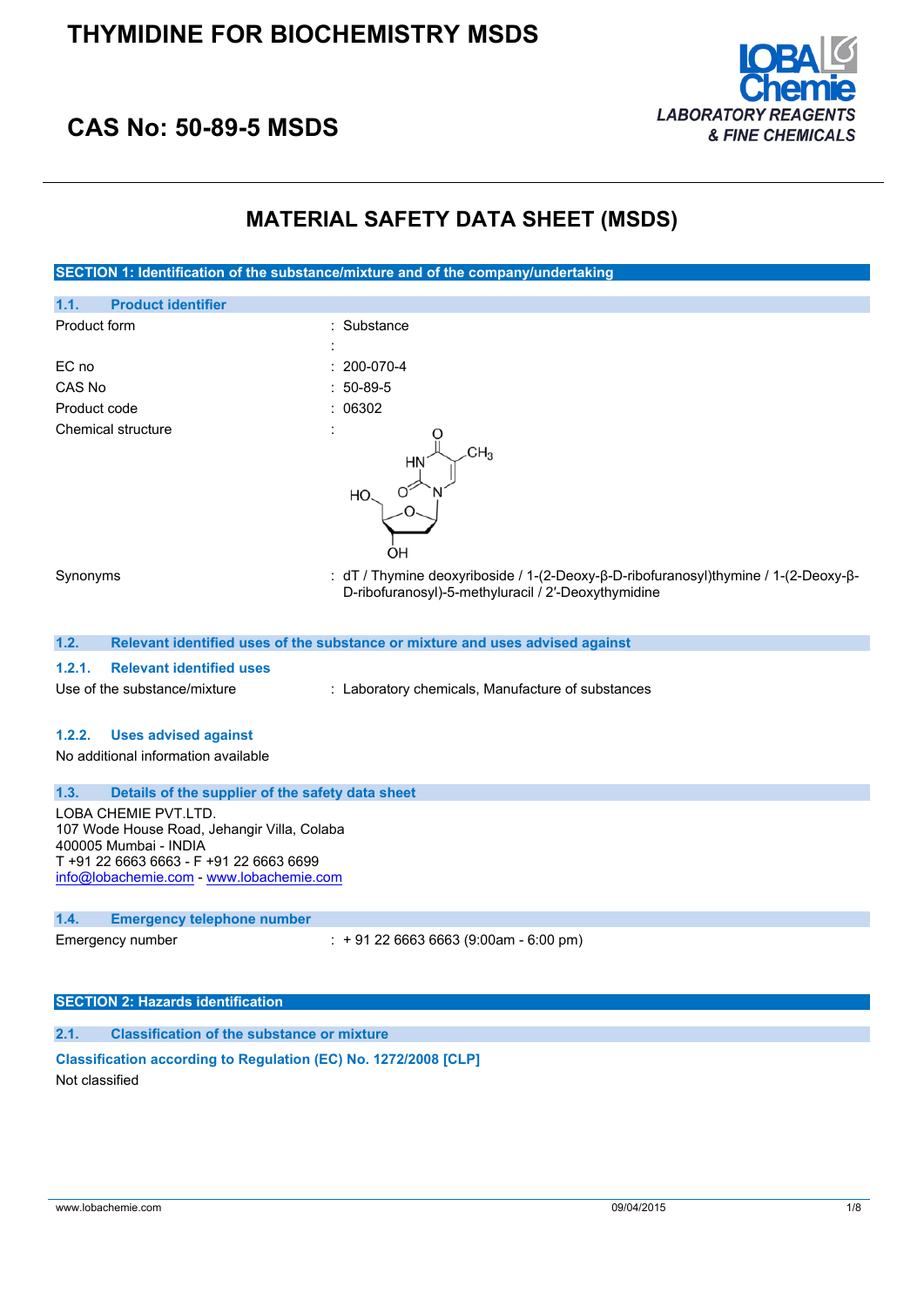Safety Data Sheet

**Classification according to Directive 67/548/EEC or 1999/45/EC**

Not classified

**Adverse physicochemical, human health and environmental effects** No additional information available

#### **2.2. Label elements**

**Labelling according to** Regulation (EC) No. 1272/2008 [CLP] No labelling applicable

#### **2.3. Other hazards**

No additional information available

| <b>SECTION 3: Composition/information on ingredients</b> |                                  |  |
|----------------------------------------------------------|----------------------------------|--|
|                                                          |                                  |  |
| 3.1.                                                     | <b>Substance</b>                 |  |
| Name                                                     | $\pm$ THYMIDINE FOR BIOCHEMISTRY |  |
| CAS No                                                   | 50-89-5                          |  |

Full text of R- and H-phrases: see section 16

EC no : 200-070-4

### **3.2. Mixture**

Not applicable

|      | <b>SECTION 4: First aid measures</b>                        |                                                                                                                                                                                     |
|------|-------------------------------------------------------------|-------------------------------------------------------------------------------------------------------------------------------------------------------------------------------------|
|      |                                                             |                                                                                                                                                                                     |
| 4.1. | <b>Description of first aid measures</b>                    |                                                                                                                                                                                     |
|      | First-aid measures after inhalation                         | : Remove person to fresh air and keep comfortable for breathing. Give oxygen or<br>artificial respiration if necessary. If you feel unwell, seek medical advice.                    |
|      | First-aid measures after skin contact                       | : Gently wash with plenty of soap and water. If skin irritation occurs: Get medical<br>advice/attention.                                                                            |
|      | First-aid measures after eye contact                        | : Remove contact lenses, if present and easy to do. Continue rinsing. Rinse cautiously<br>with water for several minutes. If eye irritation persists: Get medical advice/attention. |
|      | First-aid measures after ingestion                          | : Rinse mouth out with water. If you feel unwell, seek medical advice.                                                                                                              |
| 4.2. | Most important symptoms and effects, both acute and delayed |                                                                                                                                                                                     |
|      | No additional information available                         |                                                                                                                                                                                     |
| 4.3. |                                                             | Indication of any immediate medical attention and special treatment needed                                                                                                          |
|      | No additional information available                         |                                                                                                                                                                                     |
|      | <b>SECTION 5: Firefighting measures</b>                     |                                                                                                                                                                                     |
|      |                                                             |                                                                                                                                                                                     |
| 5.1. | <b>Extinguishing media</b>                                  |                                                                                                                                                                                     |
|      | Suitable extinguishing media                                | : dry chemical powder, alcohol-resistant foam, carbon dioxide (CO2).                                                                                                                |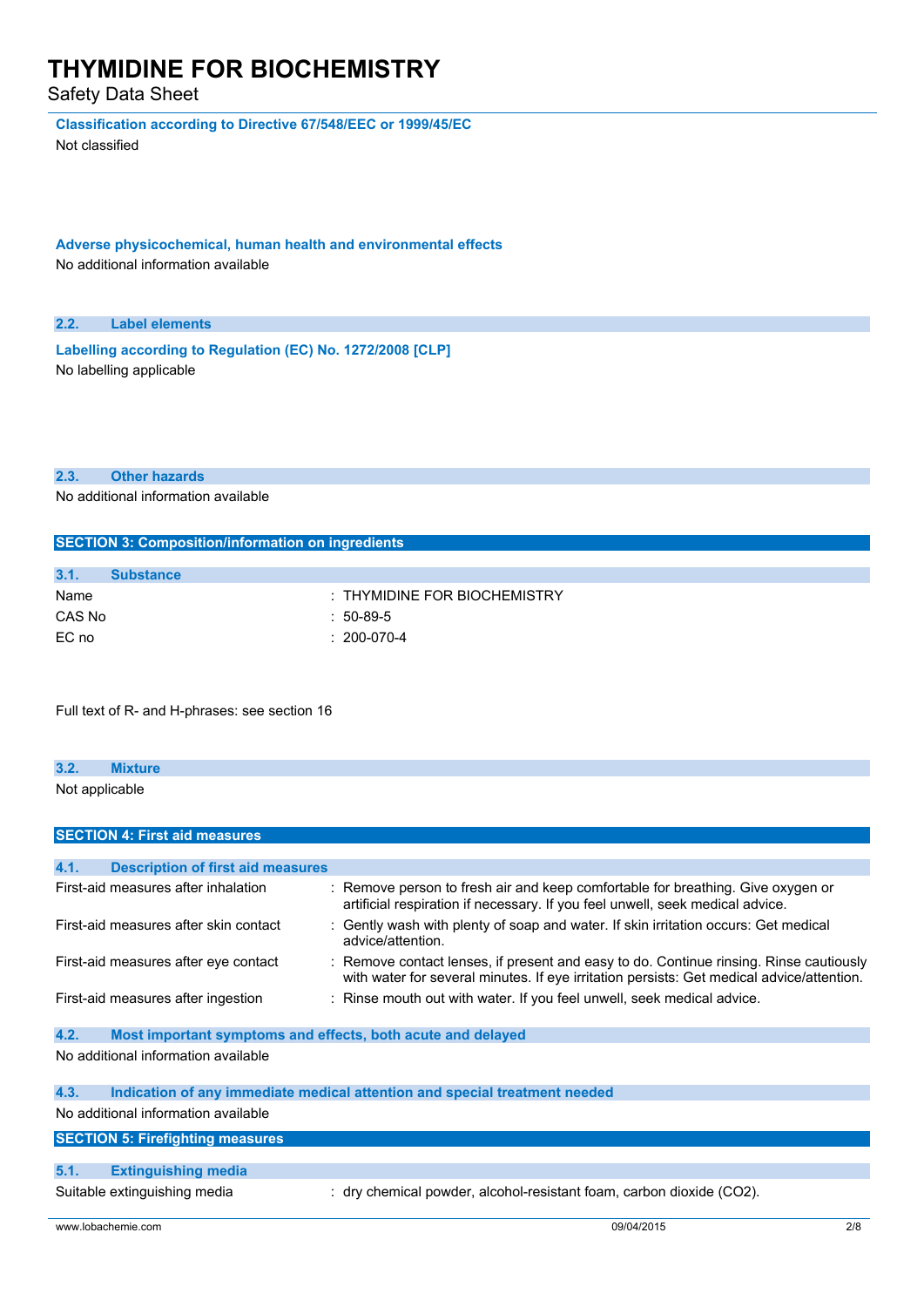Safety Data Sheet

|                                                         | Unsuitable extinguishing media                               | : Do not use a heavy water stream.                                                                                         |  |
|---------------------------------------------------------|--------------------------------------------------------------|----------------------------------------------------------------------------------------------------------------------------|--|
| 5.2.                                                    | Special hazards arising from the substance or mixture        |                                                                                                                            |  |
|                                                         | No additional information available                          |                                                                                                                            |  |
| 5.3.                                                    | <b>Advice for firefighters</b>                               |                                                                                                                            |  |
|                                                         | Protection during firefighting                               | : Do not attempt to take action without suitable protective equipment.                                                     |  |
|                                                         | <b>SECTION 6: Accidental release measures</b>                |                                                                                                                            |  |
| 6.1.                                                    |                                                              | Personal precautions, protective equipment and emergency procedures                                                        |  |
| 6.1.1.                                                  | For non-emergency personnel                                  |                                                                                                                            |  |
|                                                         | Emergency procedures                                         | : Evacuate unnecessary personnel.                                                                                          |  |
| 6.1.2.                                                  | For emergency responders                                     |                                                                                                                            |  |
|                                                         | Protective equipment                                         | : Use personal protective equipment as required.                                                                           |  |
|                                                         | Emergency procedures                                         | Stop release.                                                                                                              |  |
| 6.2.                                                    | <b>Environmental precautions</b>                             |                                                                                                                            |  |
|                                                         | Avoid release to the environment.                            |                                                                                                                            |  |
| 6.3.                                                    | Methods and material for containment and cleaning up         |                                                                                                                            |  |
|                                                         | Methods for cleaning up                                      | : Clear up rapidly by scoop or vacuum.                                                                                     |  |
| 6.4.                                                    | <b>Reference to other sections</b>                           |                                                                                                                            |  |
|                                                         | No additional information available                          |                                                                                                                            |  |
|                                                         | <b>SECTION 7: Handling and storage</b>                       |                                                                                                                            |  |
| 7.1.                                                    | <b>Precautions for safe handling</b>                         |                                                                                                                            |  |
|                                                         | Precautions for safe handling                                | : Do not get in eyes, on skin, or on clothing.                                                                             |  |
|                                                         | Hygiene measures                                             | : Wash hands and other exposed areas with mild soap and water before eating,<br>drinking or smoking and when leaving work. |  |
| 7.2.                                                    | Conditions for safe storage, including any incompatibilities |                                                                                                                            |  |
|                                                         | Storage conditions                                           | : Store in original container. Keep container tightly closed. Store in a dry place.<br>Protect from moisture.              |  |
| 7.3.                                                    | <b>Specific end use(s)</b>                                   |                                                                                                                            |  |
| No additional information available                     |                                                              |                                                                                                                            |  |
| <b>SECTION 8: Exposure controls/personal protection</b> |                                                              |                                                                                                                            |  |
| 8.1.                                                    | <b>Control parameters</b>                                    |                                                                                                                            |  |

No additional information available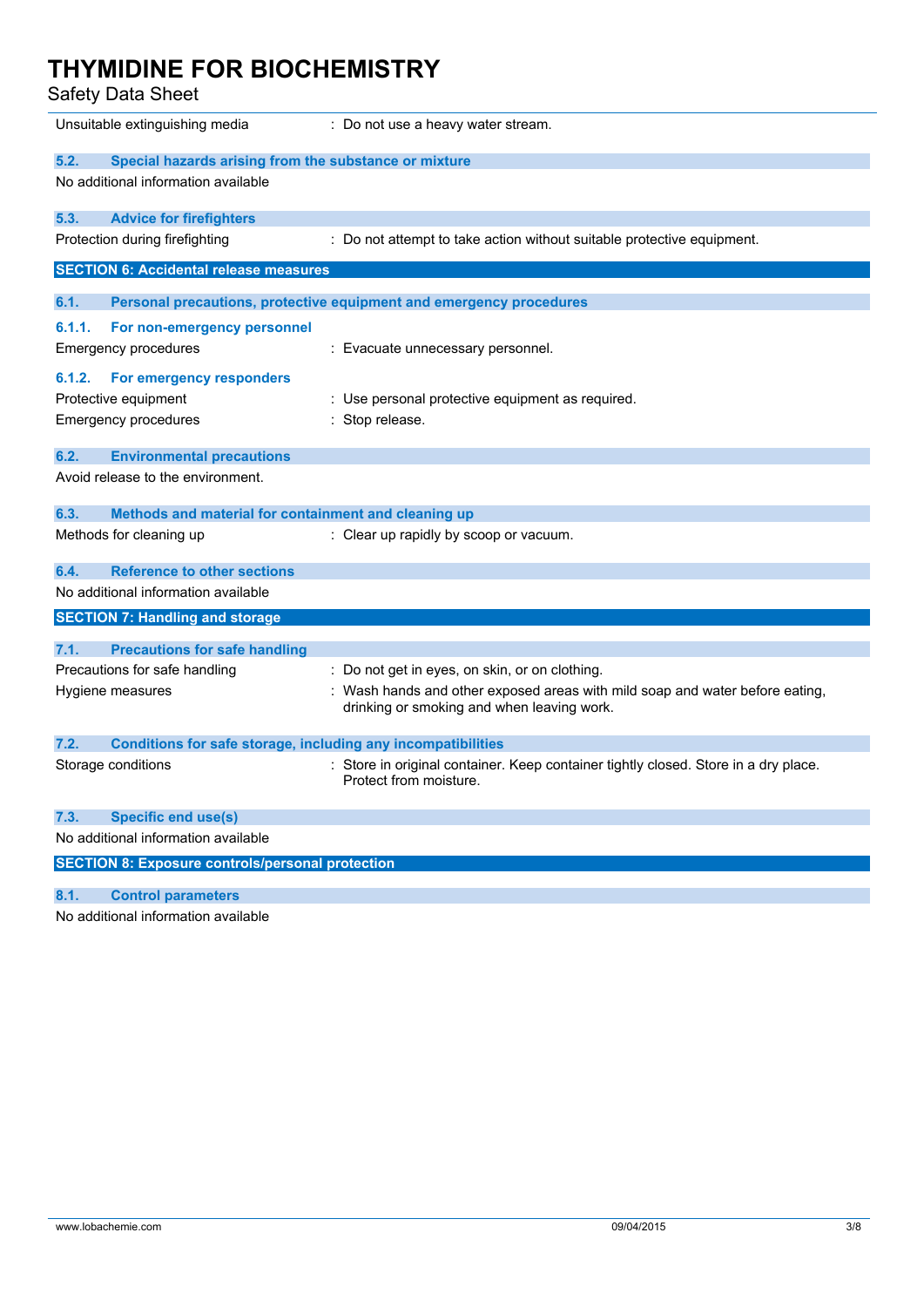Safety Data Sheet

| 8.2.<br><b>Exposure controls</b>                                        |                                      |     |
|-------------------------------------------------------------------------|--------------------------------------|-----|
| Hand protection                                                         | : protective gloves                  |     |
| Eye protection                                                          | : Chemical goggles or safety glasses |     |
| Skin and body protection                                                | Wear suitable protective clothing    |     |
| Respiratory protection                                                  | : Wear respiratory protection        |     |
| <b>SECTION 9: Physical and chemical properties</b>                      |                                      |     |
| Information on basic physical and chemical properties<br>9.1.           |                                      |     |
| Physical state                                                          | : Solid                              |     |
| Molecular mass                                                          | : 242.23 g/mol                       |     |
| Colour                                                                  | : White crystalline.                 |     |
| Odour                                                                   | : No data available                  |     |
| Odour threshold                                                         | : No data available                  |     |
| pH                                                                      | : No data available                  |     |
| Relative evaporation rate (butylacetate=1)                              | : No data available                  |     |
| Melting point                                                           | $: 186 - 188$                        |     |
| Freezing point                                                          | : No data available                  |     |
| Boiling point                                                           | : No data available                  |     |
| Flash point                                                             | : No data available                  |     |
| Auto-ignition temperature                                               | : No data available                  |     |
| Decomposition temperature                                               | : No data available                  |     |
| Flammability (solid, gas)                                               | : No data available                  |     |
| Vapour pressure                                                         | : No data available                  |     |
| Relative vapour density at 20 °C                                        | : No data available                  |     |
| Relative density                                                        | : No data available                  |     |
| Solubility                                                              | : Water: Soluble in water            |     |
| Log Pow                                                                 | : No data available                  |     |
| Viscosity, kinematic                                                    | : No data available                  |     |
| Viscosity, dynamic                                                      | : No data available                  |     |
| <b>Explosive properties</b>                                             | : No data available                  |     |
| Oxidising properties                                                    | : No data available                  |     |
| <b>Explosive limits</b>                                                 | : No data available                  |     |
|                                                                         |                                      |     |
| <b>Other information</b><br>9.2.<br>No additional information available |                                      |     |
| <b>SECTION 10: Stability and reactivity</b>                             |                                      |     |
|                                                                         |                                      |     |
| 10.1.<br><b>Reactivity</b><br>No additional information available       |                                      |     |
| www.lobachemie.com                                                      | 09/04/2015                           | 4/8 |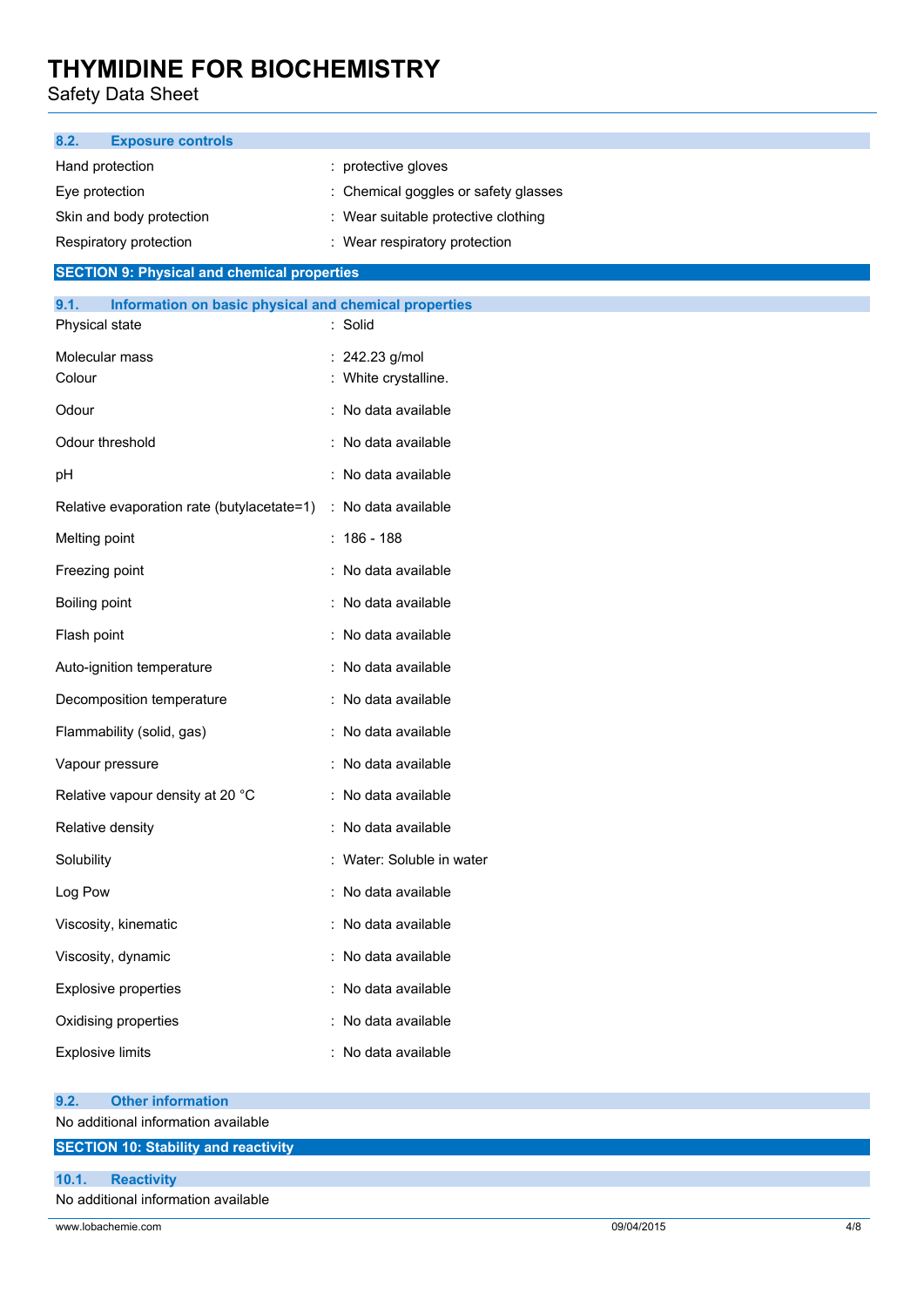Safety Data Sheet

| 10.2.<br><b>Chemical stability</b>                    |                  |
|-------------------------------------------------------|------------------|
| Stable under normal conditions.                       |                  |
| <b>Possibility of hazardous reactions</b><br>10.3.    |                  |
| No additional information available                   |                  |
| 10.4.<br><b>Conditions to avoid</b>                   |                  |
| Direct sunlight. Air contact. Moisture.               |                  |
| <b>Incompatible materials</b><br>10.5.                |                  |
| No additional information available                   |                  |
| <b>Hazardous decomposition products</b><br>10.6.      |                  |
| No additional information available                   |                  |
| <b>SECTION 11: Toxicological information</b>          |                  |
| 11.1.<br><b>Information on toxicological effects</b>  |                  |
| Acute toxicity                                        | : Not classified |
|                                                       |                  |
| Skin corrosion/irritation                             | : Not classified |
| Serious eye damage/irritation                         | : Not classified |
| Respiratory or skin sensitisation                     | : Not classified |
| Germ cell mutagenicity                                | Not classified   |
| Carcinogenicity                                       | Not classified   |
| Reproductive toxicity                                 | : Not classified |
| Specific target organ toxicity (single<br>exposure)   | : Not classified |
| Specific target organ toxicity (repeated<br>exposure) | : Not classified |
| Aspiration hazard                                     | : Not classified |
|                                                       |                  |

|  |  | <b>SECTION 12: Ecological information</b> |  |
|--|--|-------------------------------------------|--|
|--|--|-------------------------------------------|--|

| 12.1. |                                     |
|-------|-------------------------------------|
|       | No additional information available |

#### **12.2. Persistence and degradability**

No additional information available

### **12.3. Bioaccumulative potential**

No additional information available

www.lobachemie.com 5/8 com and the come of the comparative of the comparative of the comparative of the comparative of the comparative of the comparative of the comparative of the comparative of the comparative of the comp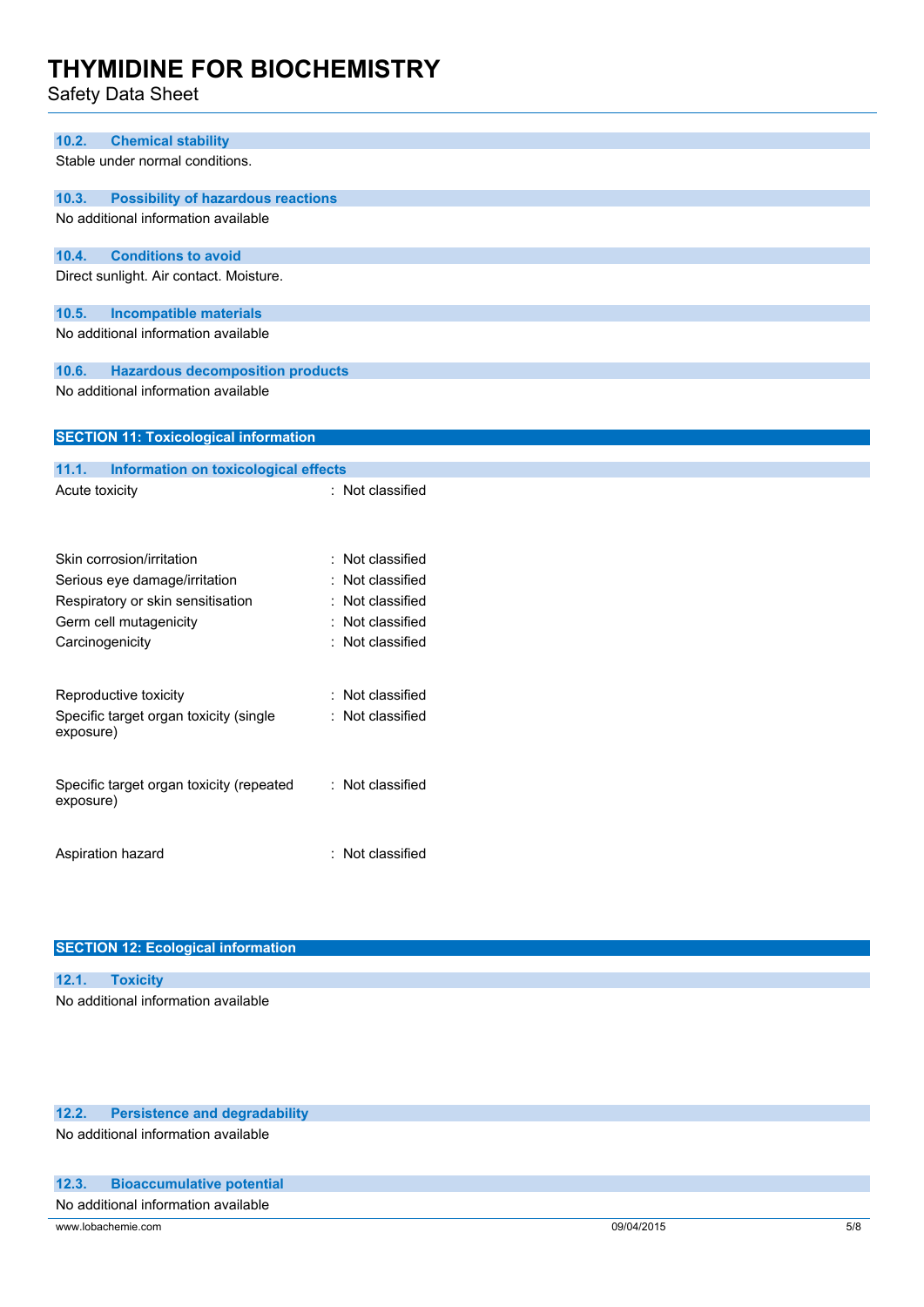Safety Data Sheet

| 12.4.<br><b>Mobility in soil</b><br>No additional information available      |                  |  |  |  |
|------------------------------------------------------------------------------|------------------|--|--|--|
|                                                                              |                  |  |  |  |
|                                                                              |                  |  |  |  |
| <b>Results of PBT and vPvB assessment</b><br>12.5.                           |                  |  |  |  |
| No additional information available                                          |                  |  |  |  |
|                                                                              |                  |  |  |  |
|                                                                              |                  |  |  |  |
| 12.6.<br><b>Other adverse effects</b><br>No additional information available |                  |  |  |  |
|                                                                              |                  |  |  |  |
| <b>SECTION 13: Disposal considerations</b>                                   |                  |  |  |  |
| 13.1.<br><b>Waste treatment methods</b>                                      |                  |  |  |  |
| No additional information available                                          |                  |  |  |  |
| <b>SECTION 14: Transport information</b>                                     |                  |  |  |  |
|                                                                              |                  |  |  |  |
| In accordance with ADR / RID / IMDG / IATA / ADN                             |                  |  |  |  |
|                                                                              |                  |  |  |  |
| 14.1.<br><b>UN number</b>                                                    |                  |  |  |  |
| UN-No. (ADR)                                                                 | : Not applicable |  |  |  |
| UN-No. (IMDG)                                                                | Not applicable   |  |  |  |
| UN-No.(IATA)                                                                 | Not applicable   |  |  |  |
| UN-No.(ADN)                                                                  | Not applicable   |  |  |  |
| UN-No. (RID)                                                                 | : Not applicable |  |  |  |
| 14.2.<br><b>UN proper shipping name</b>                                      |                  |  |  |  |
| Proper Shipping Name (ADR)                                                   | : Not applicable |  |  |  |
| Proper Shipping Name (IMDG)                                                  | Not applicable   |  |  |  |
| Proper Shipping Name (IATA)                                                  | Not applicable   |  |  |  |
| Proper Shipping Name (ADN)                                                   | Not applicable   |  |  |  |
| Proper Shipping Name (RID)                                                   | : Not applicable |  |  |  |
|                                                                              |                  |  |  |  |
| 14.3.<br><b>Transport hazard class(es)</b>                                   |                  |  |  |  |
| <b>ADR</b><br>Transport hazard class(es) (ADR)                               | : Not applicable |  |  |  |
|                                                                              |                  |  |  |  |
| <b>IMDG</b>                                                                  |                  |  |  |  |
| Transport hazard class(es) (IMDG)                                            | : Not applicable |  |  |  |
|                                                                              |                  |  |  |  |
| <b>IATA</b>                                                                  |                  |  |  |  |
| Transport hazard class(es) (IATA)                                            | : Not applicable |  |  |  |
|                                                                              |                  |  |  |  |
| <b>ADN</b>                                                                   |                  |  |  |  |
| Transport hazard class(es) (ADN)                                             | : Not applicable |  |  |  |
|                                                                              |                  |  |  |  |
| <b>RID</b>                                                                   |                  |  |  |  |
| Transport hazard class(es) (RID)                                             | : Not applicable |  |  |  |
| <b>Packing group</b><br>14.4.                                                |                  |  |  |  |
| Packing group (ADR)                                                          | : Not applicable |  |  |  |
| Packing group (IMDG)                                                         | : Not applicable |  |  |  |
| Packing group (IATA)                                                         | Not applicable   |  |  |  |
|                                                                              |                  |  |  |  |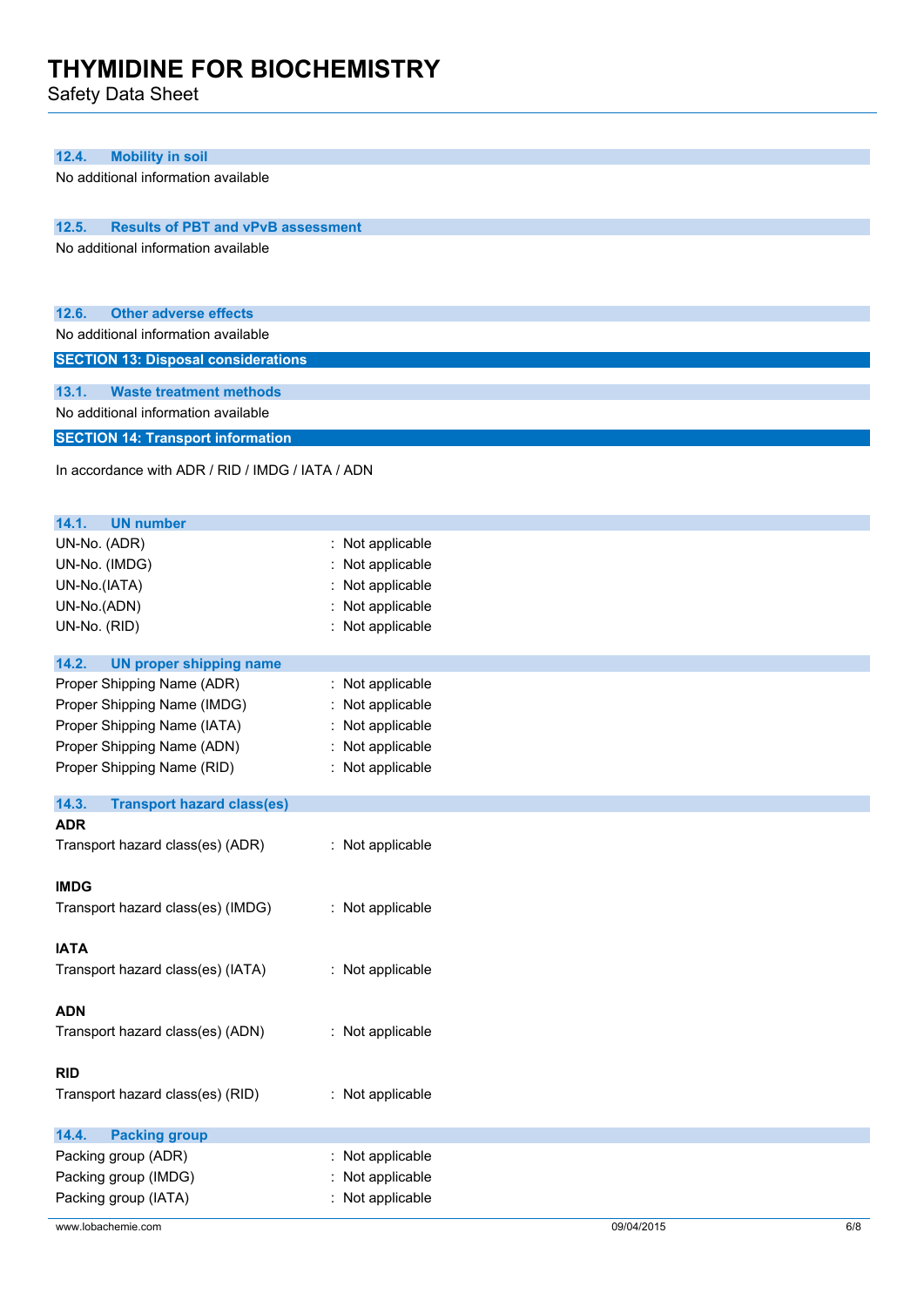Safety Data Sheet

| Packing group (ADN)<br>Packing group (RID) | $:$ Not applicable<br>: Not applicable   |
|--------------------------------------------|------------------------------------------|
| <b>Environmental hazards</b><br>14.5.      |                                          |
| Dangerous for the environment              | : No                                     |
| Marine pollutant                           | : No                                     |
| Other information                          | : No supplementary information available |

#### **14.6. Special precautions for user**

**- Overland transport**

No data available

**- Transport by sea** No data available

**- Air transport**

No data available

**- Inland waterway transport**

No data available

**- Rail transport**

No data available

**14.7. Transport in bulk according to Annex II of MARPOL 73/78 and the IBC Code**

Not applicable

**SECTION 15: Regulatory information**

**15.1. Safety, health and environmental regulations/legislation specific for the substance or mixture**

**15.1.1. EU-Regulations**

No REACH Annex XVII restrictions

THYMIDINE FOR BIOCHEMISTRY is not on the REACH Candidate List THYMIDINE FOR BIOCHEMISTRY is not on the REACH Annex XIV List

#### **15.1.2. National regulations**

#### **Germany**

| AwSV/VwVwS Annex reference                                                     | : Water hazard class (WGK) 1, slightly hazardous to water (Classification according to<br>VwVwS, Annex 3; WGK No 8633) |
|--------------------------------------------------------------------------------|------------------------------------------------------------------------------------------------------------------------|
| 12th Ordinance Implementing the Federal<br>Immission Control Act - 12. BlmSchV | : Is not subject of the 12. BlmSchV (Hazardous Incident Ordinance)                                                     |